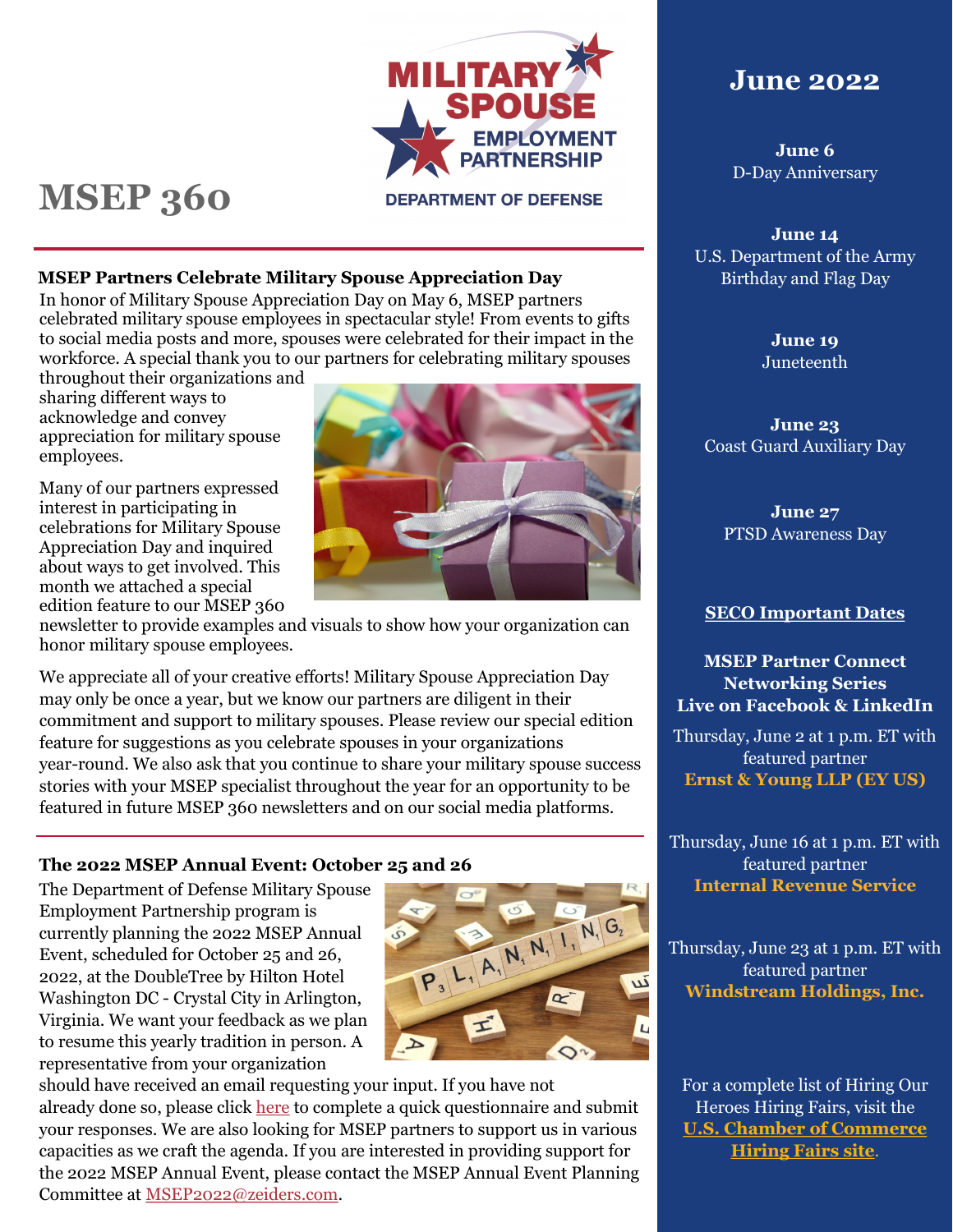# **Last Call: SECO Annual Survey**

As an active partner with the Military Spouse Employment Partnership and the Spouse Education and Career Opportunities programs, we invite you to participate in a survey about your experiences with MSEP and SECO. The purpose of this survey is to obtain valuable information about the current state of the programs and to identify ways to improve. Throughout the month of May, you should have received multiple



emails requesting your participation. Please revisit your emails to ensure you responded to this request. We need all responses by June 3. If you are unable to locate the survey, please contact your MSEP specialist immediately.

## **Military Spouse of the Month: Kelsey, CVS Health**



This month, MSEP is happy to highlight a military spouse who is currently working with one of our awesome MSEP employers. Kelsey has been with CVS Health for approximately nine years and is a district leader.

Since starting in 2014, Kelsey describes her time with CVS Health as amazing. She credits CVS Health for supporting her career growth as a pharmacist and providing an opportunity to advance into leadership. She states, "It is a common misconception that military relocation means starting over for the military family, but choosing the right employer and company to grow with that supports you through those relocations and even promotes additional career opportunities through this is important!" Kelsey goes on to share her experience as a military spouse has made her more resilient and has helped her build a stronger support system, both personally and professionally.

Thank you CVS Health for supporting the MSEP mission, and thank you Kelsey for sharing your experience with us. We wish you continued success!

#### **Military OneSource Parenting Resources**

As the school year comes to a close and we enter PCS season, check out Military OneSource's resources for positive parenting. Military spouses can text "MilLife Parenting" to 468311 for resources to help children through developmental stages and navigating the challenges of military life. This is a great resource for your military spouse employees and employee resource groups.



#### **Facebook**

- If your organization is interested in participating in an upcoming live event, please contact your MSEP specialist.
- The DOD will continue to spotlight dynamic military spouses. To submit a testimonial and photo of a military spouse that works at your company or organization, please contact your MSEP specialist for the spouse testimonial form and submit it to [osd.msepjobs@mail.mil.](mailto:osd.msepjobs@mail.mil)